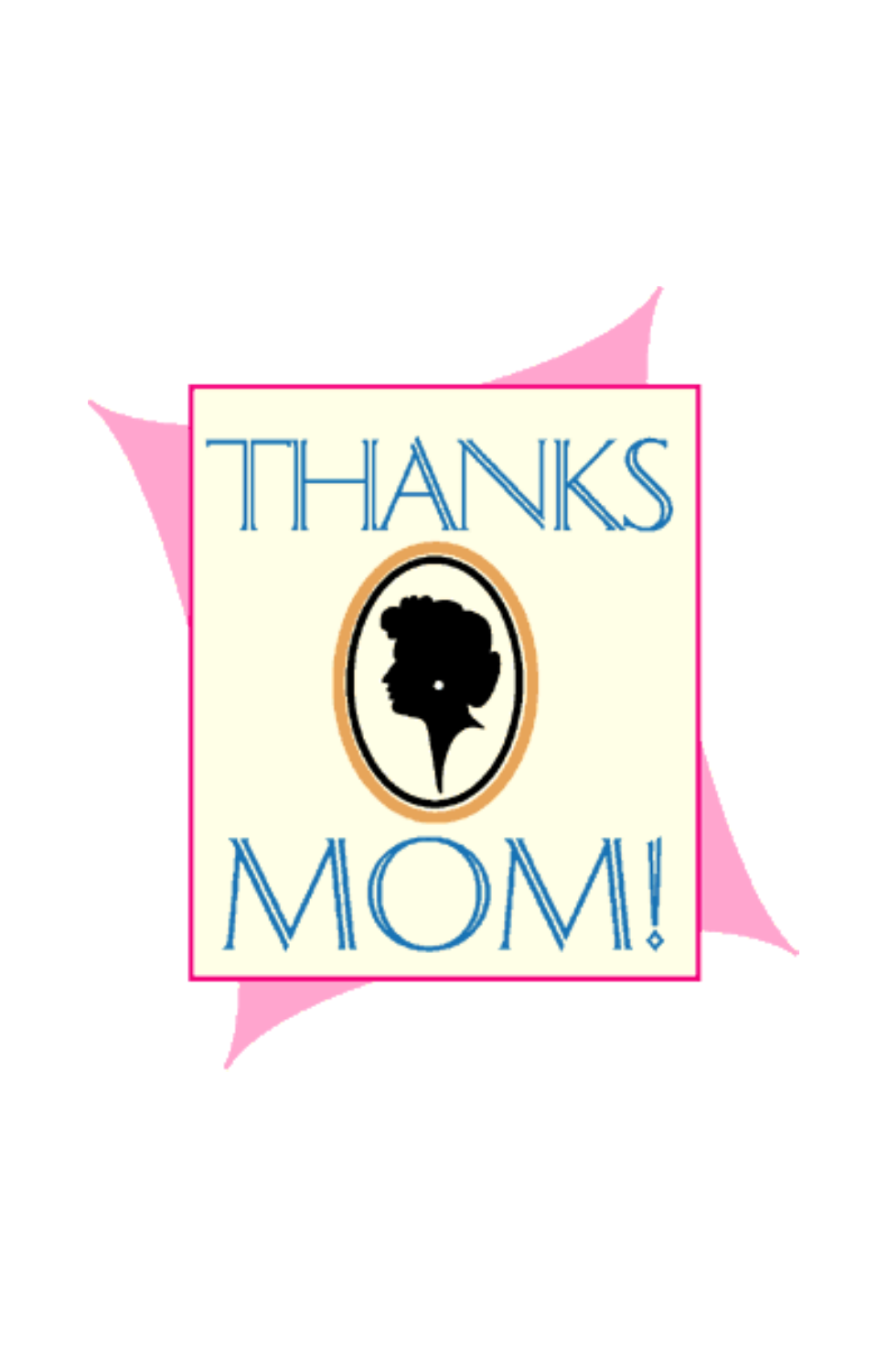# Lauvers Mennonite Church

**May 8, 2022**

Pastor: Curtiss Kanagy 207.431.8825 [lauversmennonitechurch.org](http://www.lauversmennonitechurch.org/)

**for livestream: lauversmennonitechurch.org/sermons**

[lauversmc@gmail.com](mailto:lauversmc@gmail.com)

34585 Route 35 N Richfield, PA 17086

*"Our mission is to seek the lost and nourish the found through the work of Jesus Christ."*

WELCOME to our visitors today! Please join us in worshipping the Lord and in experiencing His love, grace, truth and presence. God bless you in this service and in the coming days!

Welcome/Door holders: Wendell Horst Family

Sunday School: *Watch for Christ's Return,* Matthew 24:23-31

Worship Service Prelude: Andrea Clark Worship leader: Eric Brubaker Worship in song: Tonya's group Offering *(given during first song after announcements/prayer)* Message: Pastor Curtiss "Have You Found the Treasure?"

Matthew 13:44-45

Prayer and dedication for VBS

Last Sunday Attendance: 85 Offering: \$3,815.34

Next Sunday Welcome/Door holders: Curtiss & Robin Kanagy<br>Message: Gary Krabill "Getting Dressed" Colossis<br>
Cody & C Message: Gary Krabill "Getting Dressed" Colossians 3:1-17



Cody & Gina Martin on May 10 Jay & Hope Shenk on May 12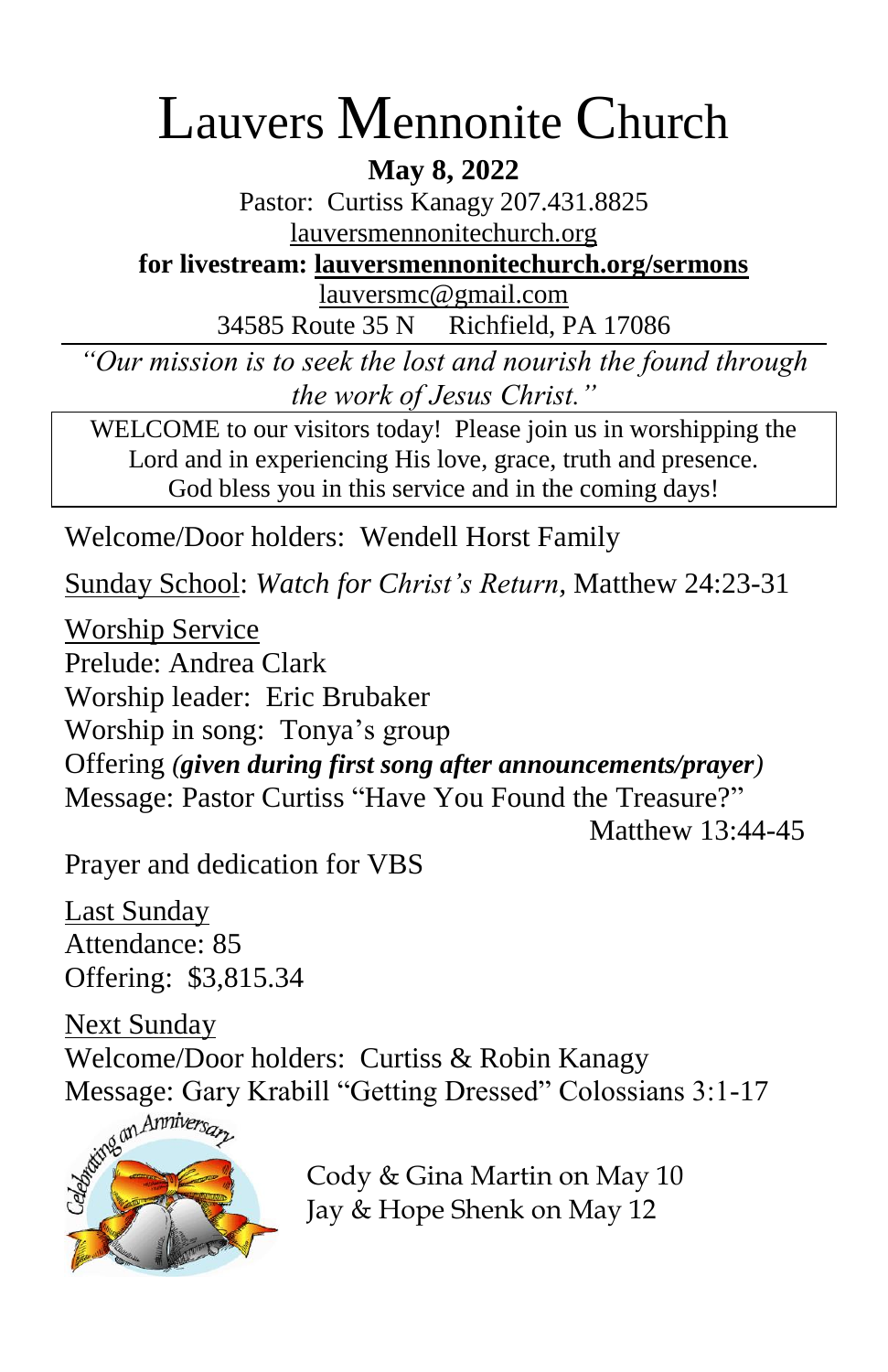# **Announcements**

- 1. The final **Prayer Partner Doughnuts and Juice morning is today**.
- 2. There will be a brief **Bible school meeting immediately following church TODAY** for all those who signed up to help this year.
- 3. Also, please sign up at the back of the church **if your children are planning to attend VBS**.
- 4. The **Baby Bottle Boomerang** begins today. Pick up a baby bottle in the foyer and fill it with coins, cash, or checks and bring it back by Father's Day, June 19th, OR, give online at cpcforlife.org to help them reach their goal of \$85,000 this year.
- 5. Mark Your Calendars: Spring is a time for the earth to regenerate from its long sleep and a time for the church to engage together in a time of dreaming about the

future. **Darren Peachey will be with us Sunday morning June 12th beginning at 9 a.m. and Monday & Tuesday evenings June 13 & 14 at 7 p.m.** to speak into our lives individually and lead us corporately in conversation about the Lauvers Mennonite Church vision and our partnership in God's Kingdom.

Hebrews 10:24–25 (ESV) And let us consider how to stir up one another to love and good works, not neglecting to meet together, as is the habit of some, but encouraging one another, and all the more as you see the Day drawing near.

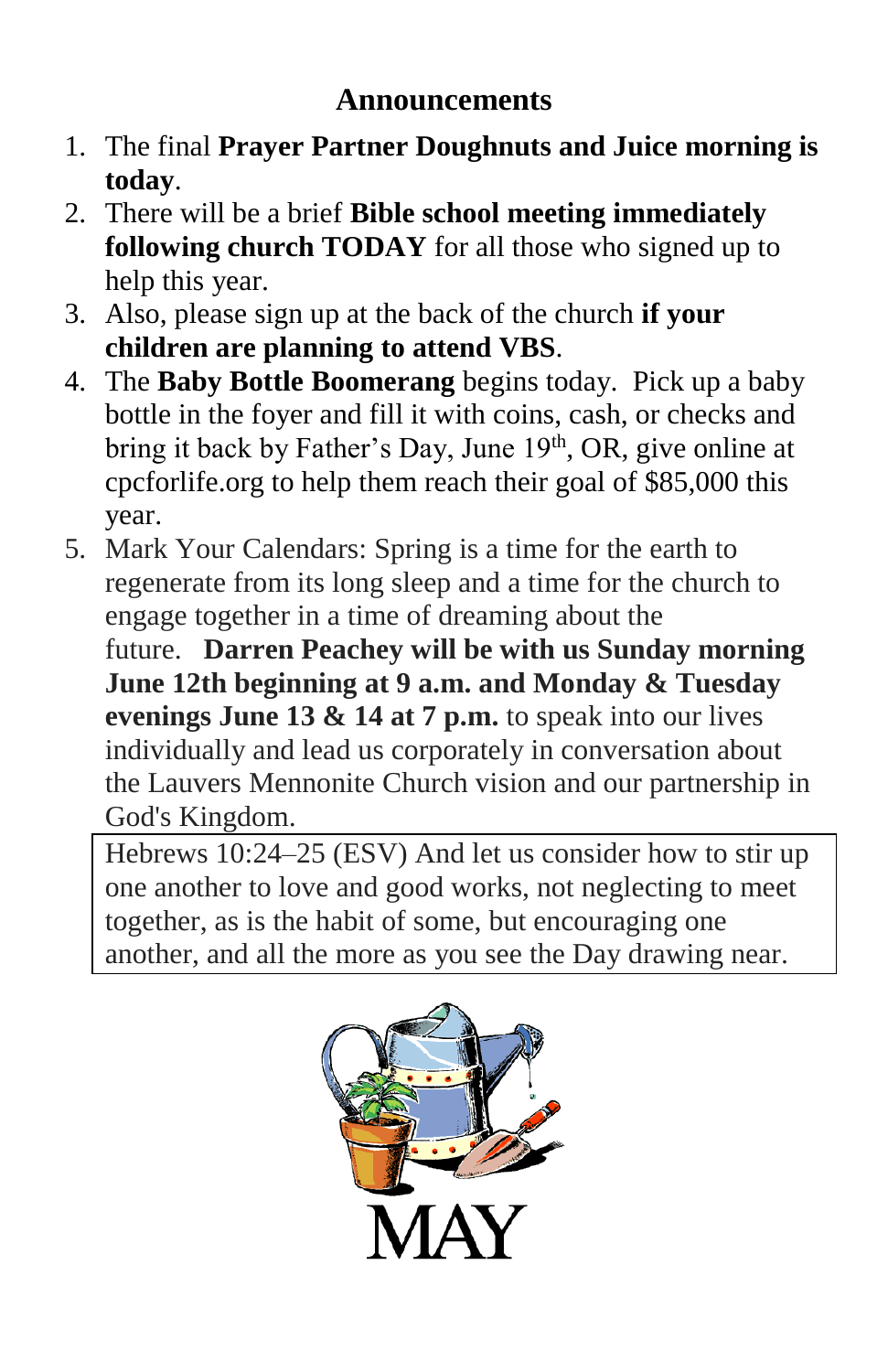Upcoming Events

May 21 – Homeschool Book Sale & JCCH Young Entrepreneur Mrktplace, 9 AM to 1 PM, River Church Comm. Rm. May 29 – Hymn Sing at Delaware Mennonite Church, 7 PM June 5-9 – Vacation Bible School at Lauvers! June 12-14 – Renewal meetings with Darren Peachey

# **Bible Parents and Children**

All of the men and women that we read about in Bible stories were once children — just like you! Here are some Biblical parents. Can you name their children?

A verse to look up and one letter of each name is give to help you.



### **DADENTS**

| Zechariah<br>в<br>& Elizabeth<br>--- --- ---<br>(Luke 1:11-14)<br>в<br>Ruth & Boaz (Ruth 4:13-17)<br>Adam & Eve (Genesis 4:1-2) $\_\_ \_\_ \_\_ \_ \$<br>Jacob & Rachel (Genesis 35:23-24)<br>-- & ---<br>Isaac & Rebekah (Genesis 25:24-26)<br>Н<br>$   -$<br>King Saul (1 Samuel 18:1)<br>Abraham & Sarah (Genesis 21:2-3)<br>Elkanah & Hannah (1 Samuel 1:20)<br>D<br>Jesse (1 Samuel 17:12)<br>R<br>Laban (Genesis 29:10)<br>Ε<br>Mary & Joseph (Matthew 1:18)<br>N | ганын э |  |
|-------------------------------------------------------------------------------------------------------------------------------------------------------------------------------------------------------------------------------------------------------------------------------------------------------------------------------------------------------------------------------------------------------------------------------------------------------------------------|---------|--|
|                                                                                                                                                                                                                                                                                                                                                                                                                                                                         |         |  |
|                                                                                                                                                                                                                                                                                                                                                                                                                                                                         |         |  |
|                                                                                                                                                                                                                                                                                                                                                                                                                                                                         |         |  |
|                                                                                                                                                                                                                                                                                                                                                                                                                                                                         |         |  |
|                                                                                                                                                                                                                                                                                                                                                                                                                                                                         |         |  |

Our Church Council

Eric Brubaker 717-363-7014 Neil Glick 717-513-2717 Elvin Ranck 717-363-1077 David Martin 717-363-7081

**Elders: Deacons:** Nevin Glick 717-320-2612 Wendell Horst 570-541-8784